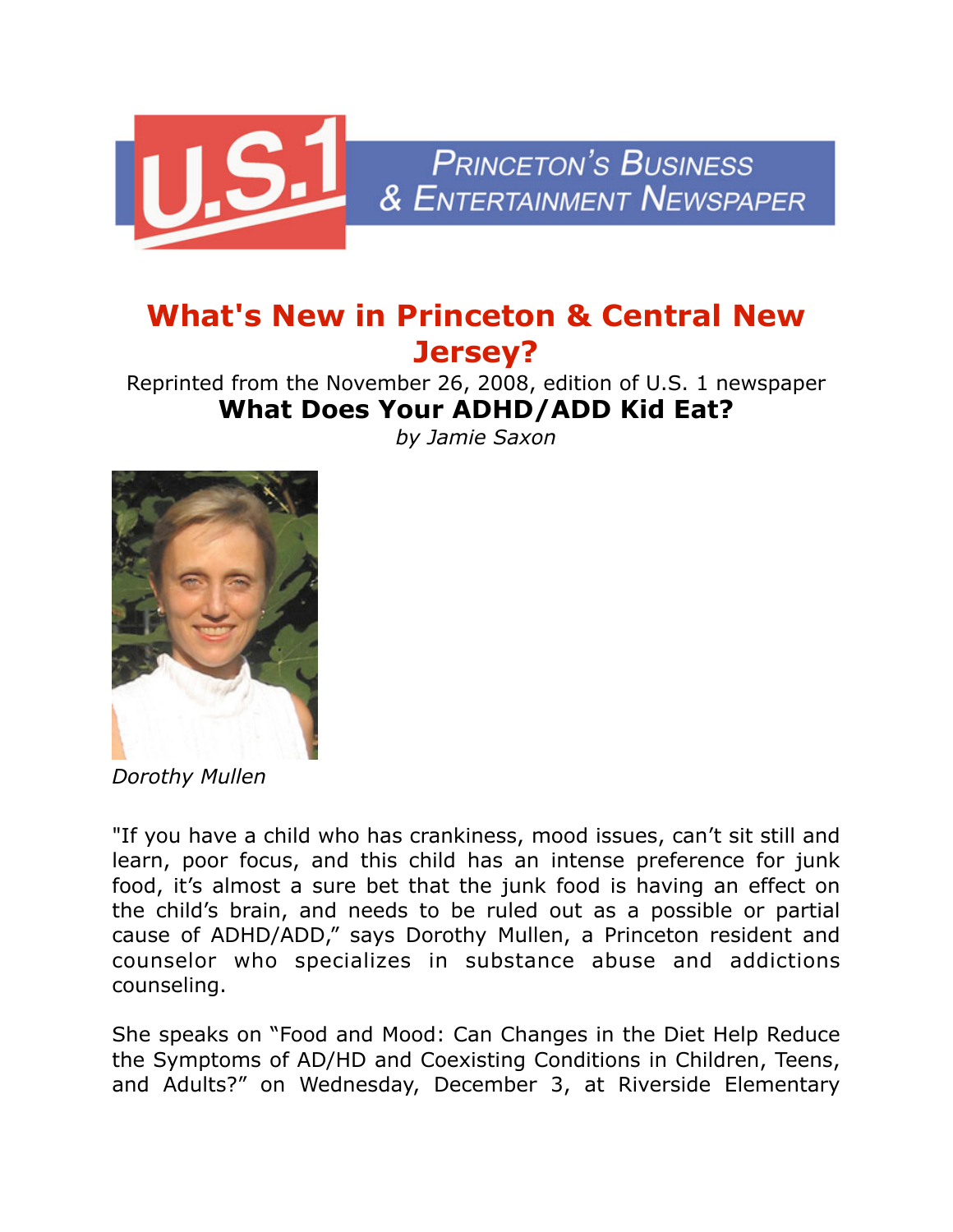School in Princeton, as part of CHADD (Children and Adults with Attention Deficit/Hyperactivity Disorder) of Princeton-Mercer County, which meets regularly at the school, offering speakers, panels, and breakout groups.

When it comes to helping parents help their kids make changes "we don't expect parents to get it right all at once," says Mullen. "There are many ways you can reduce the harm of the foods your child is addicted to." Here are some of Mullen's tips:

Learn the difference between a dessert and a snack. A snack is exactly the same food you would eat at a meal, food that helps your grow, although it might be a smaller portion. A dessert is everything else  $$ chips, soda, candy, cake. "The way this helps parents is they don't have to vilify their child's favorite foods. It reduces the bad effect of the food by allowing it but only after a proper meal. You maintain a standard without starting World War III."

The most important thing you can do for your children is see that they get a good breakfast. "What you eat at the front of the day sets up your blood sugar and mood for the rest of the day. A good breakfast should include some protein, high-quality fat (olive oil and butter are OK), a low-starch vegetable (that means green, as in scrambled eggs with spinach), and whole grain."

Think you can't get your kid to eat green eggs and ham? Visit [www.suppersfor.org](http://www.suppersfor.org/) for Mullen's suggestions. (Hint: Mullen says, "There's good research that shows that if you expose a child to a new food seven times, they can go from yuk to accepting it. So don't give up, and also don't be too invested in the child's eating. If you're standing over the kid, you're going to sabotage the process. Also, when they're hungry is a great time to try new stuff.")

Do a simple test to see how gaga your kid is over junk food. "Especially for parents with ADD/ ADHD children, I suggest they get a bag of groceries that includes everything from Coke, Red Bull, and chocolate chip cookies through prepared food through to the opposite end with fresh fruit and vegetables and whole foods. Ask the child to put them in order of what they would eat if mommy and daddy weren't watching. If they have a child who intensely prefers to have the Coke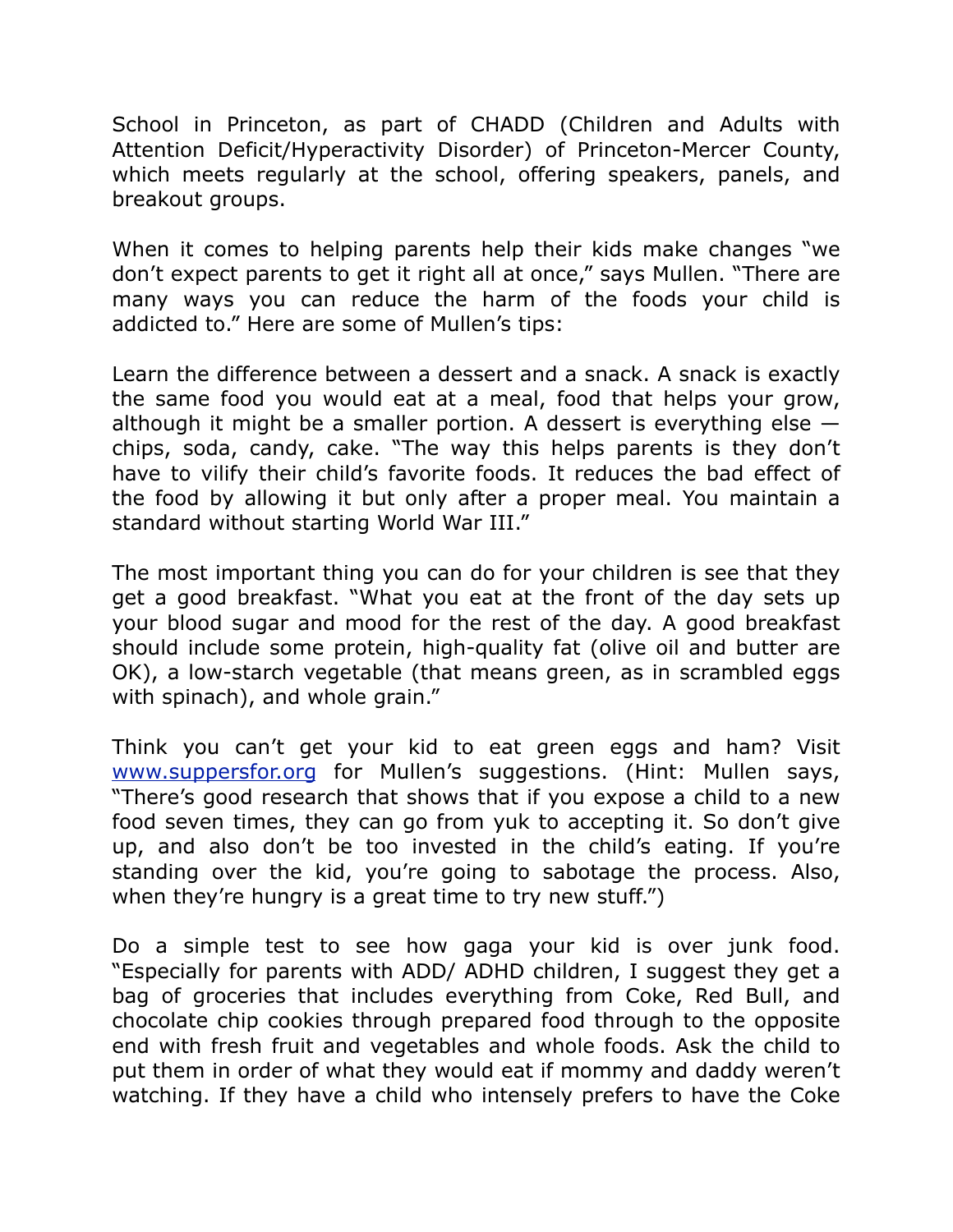and cookie end, and the parents would have to bargain to get them to eat at the other end, then absolutely the role of food has to be ruled out as a possible cause of brain differences or mood issues." (Mullen is going to explain this tactic further at the December 3 workshop.)

Exercise control in the grocery store without the kid there, not in the house. Mullen says that if a child will only eat junk food, then the parent is addicted too. Only bring food into the house you're willing to let your child eat.

Remember you're their parent, not their friend. "We need to seize back the power of parenting and not worry about our popularity with them. We're not doing them any favors by indulging them when it comes to addictive substances, i.e. junk food, that alter their brains."

Get children involved in preparing, even growing, their own food. "The more you involve children in the growing, harvesting, preparing of food, and properly dining on the food, the more likely they are to be willing to eat healthy food," says Mullen. Since 2001 Mullen has worked to create school gardens at Riverside Elementary School, designing, installing, and maintaining outdoor classrooms, providing teacher workshops and consulting with the Princeton Regional School District on incorporating wellness programs into the science curriculum.

Mullen herself learned the hard way about the devastating effects a poor diet can have on brain function and mental, not just physical, health. Twenty-five years ago, in her late 20s, after the birth of her first child, she says suffered from "insoluble health problems including a psychiatric hospitalization for a month for what turned out years later to an undiagnosed medical problem  $-$  suicidal depression," says Mullen, who grew up in Wyckoff in Bergen County, the daughter of two high school teachers. Her doctors couldn't diagnose her problem through lab tests, so they assumed that she was a psychiatric case. "That's where the energy for all my subsequent work came from," she says. She later learned that during that period, and for a period after her second child was born, she suffered from post-partum depression but it was never diagnosed.

After numerous kinds of medical treatment Mullen decided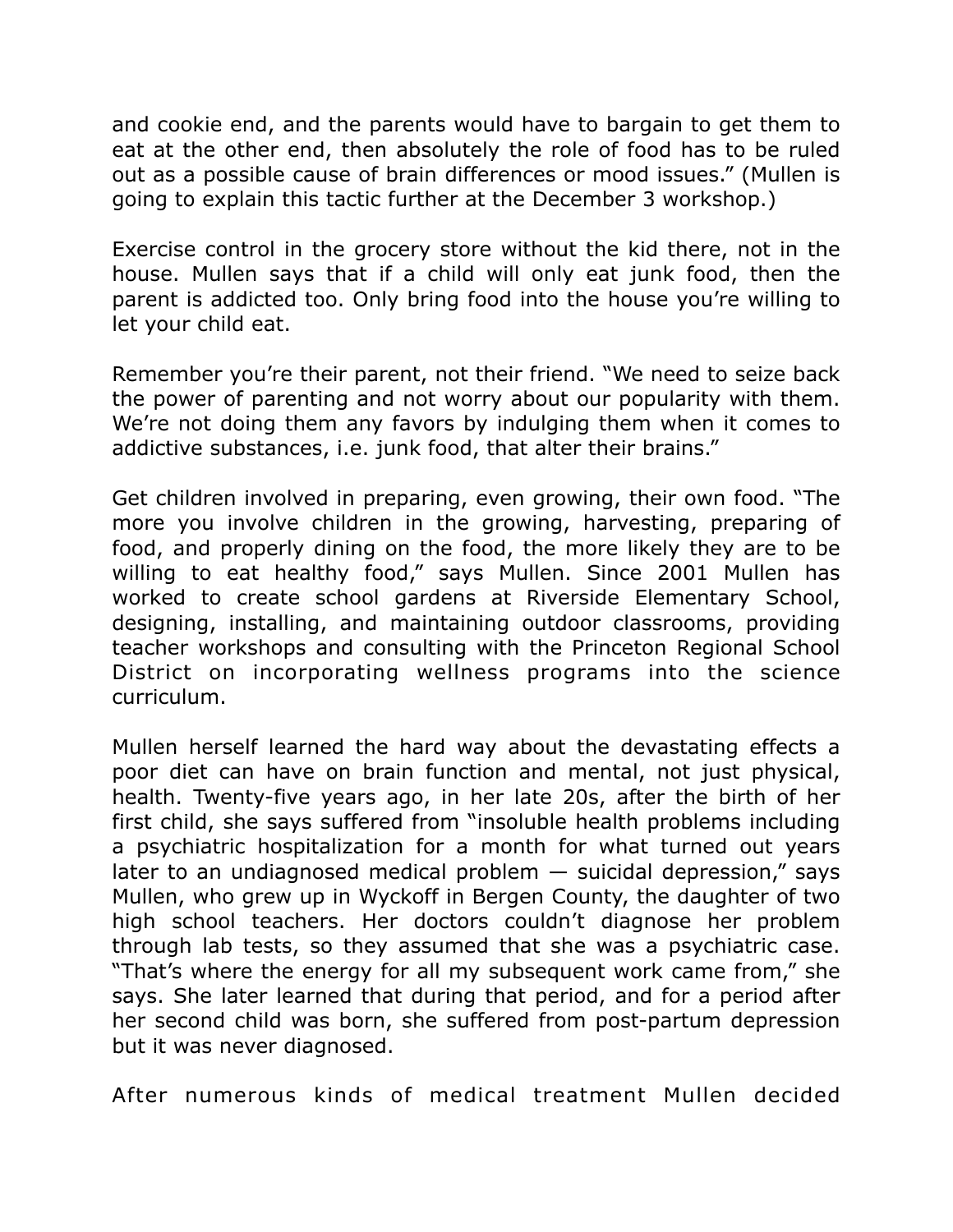conventional medicine was not going to help her. She began to read about alternative medicine and over a period of two and half years weaned herself off depression drugs. She also discovered Robert Atkins's radio show. Atkins, a cardiologist by training, specialized in issues related to blood sugar, and is now known of course for his famous Atkins diet designed to stabilize blood sugar. Mullen went into Manhattan to be treated by Atkins, who put her on a strict diet, had her keep a food journal, and started her on nutritional supplements. "Within a couple of weeks I was out of the depression," she says.

Today, she says, "I personally have to eat to normalize my mood and my blood sugar. If I ate the standard American diet, I probably would have committed suicide by now."

While earning her bachelors with a double major in German and Swedish translation from Upsala College in East Orange, which is now closed, she would come to Princeton to do research for her schoolwork at Firestone Library, which at that time still had open stacks. She moved here right after graduating in 1977. She went back to school a year and half ago, earning her masters in counselor education from the College of New Jersey in 2007. She says she got her masters because "I wanted to understand problems with the healthcare system from inside a discipline that deals with mental health issues. I did not intend to become a counselor. I knew that I was supposed to do something about this problem. I just didn't know what it was. Midway through I realized that what I had to do was create a nonprofit organization that provided people with blood sugar regulation issues the same level of support that alcoholics get from AA, and that it should be free to users."

Her nonprofit took the form of a program called Suppers, learn-bydoing "table-based" support groups whose members meet weekly or monthly to share a whole foods meal and learn about diet and lifestyle changes to stabilize blood sugar and mood chemistry. The program focuses on something called Nutritional Harm Reduction, which helps people make changes in manageable steps. Most of the meetings take place in Mullen's home  $-$  there has to be a kitchen  $-$  and she is training the first crop of mentors and facilitators to hold meetings in their homes. She has also held meetings at AAMH on Alexander Road.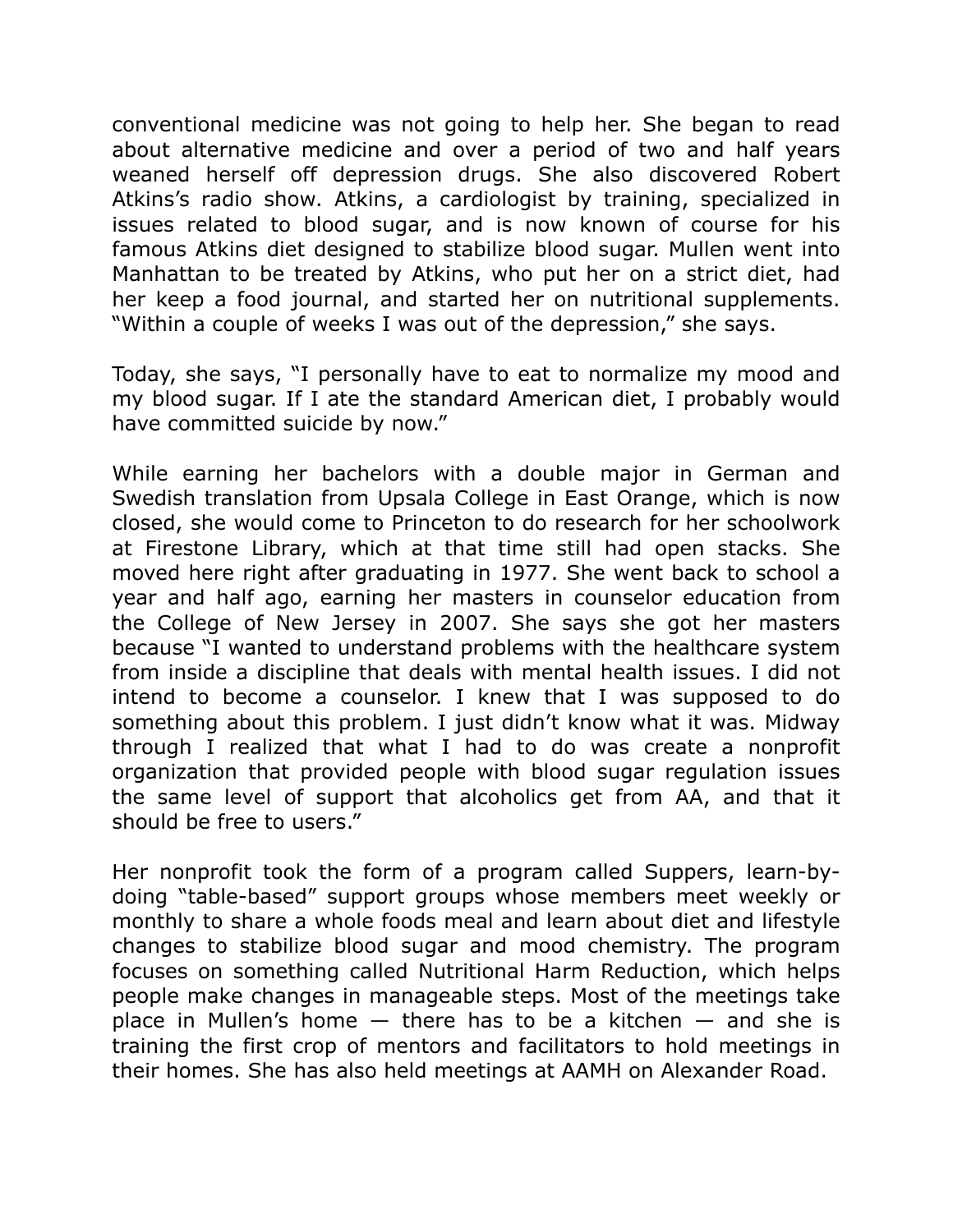The Suppers program, which is still in its pilot stages, provides meetings for families with a member who has ADHD/ADD, and there are also Suppers meetings for those with depression, anxiety, obesity, learning issues, diabetes, or problems with alcohol. The common thread is the strongly overlapping problems of blood sugar regulation and mood chemistry. The only cost is the price of one's own groceries. "I chose to serve this population based on the research of the deceased Carl Pfeiffer, the brilliant physician who ran the Princeton Brain Bio Center [in Skillman]," says Mullen.

Mullen, who volunteered for a time for Atkins' Foundation for the Advncement of Innovative Medicine, is convinced poor diet not only contributes to diabetes but also to ADD/ADHD. "Atkins's prediction 30 years ago that we were creating a nation of diabetics is coming true. Witness the CDC prediction that one of three Americans will become diabetic in their lifetimes and at younger and younger ages if we don't turn it around. The very early signs of children who are likely to be headed for Type II diabetes are not medical; they include learning issues, mood problems, and behavioral issues."

The Suppers program is currently being funded in part by donations from grateful members whose health and lives have been improved by the program. But ultimately, once the program design is completed, Mullen plans to go after grant money because, as she puts it, "commercial messages are not allowed at meetings as the entire focus is on learning how to lead a healthier life."

She is in the process of collecting and cataloguing success stories. "When I have about 60 to 70 success stories of people who are off their meds, losing weight, with no migraines, then I can say, 'this program works, here's a profile of how it works.'" With her two grown sons, ages 25 and 20, out of the house and in college, respectively, and her daughter, 15, in boarding school, Mullen, who is divorced, devotes herself fulltime to the Suppers program. She also gives workshops and lectures on school gardening, environmental education, nutritional harm reduction, and blood sugar and mood chemistry.

"There's a natural connection between the school gardening project and the Suppers. I feel that I am serving the same population, separated by a number of years," says Mullen. "Because children don't